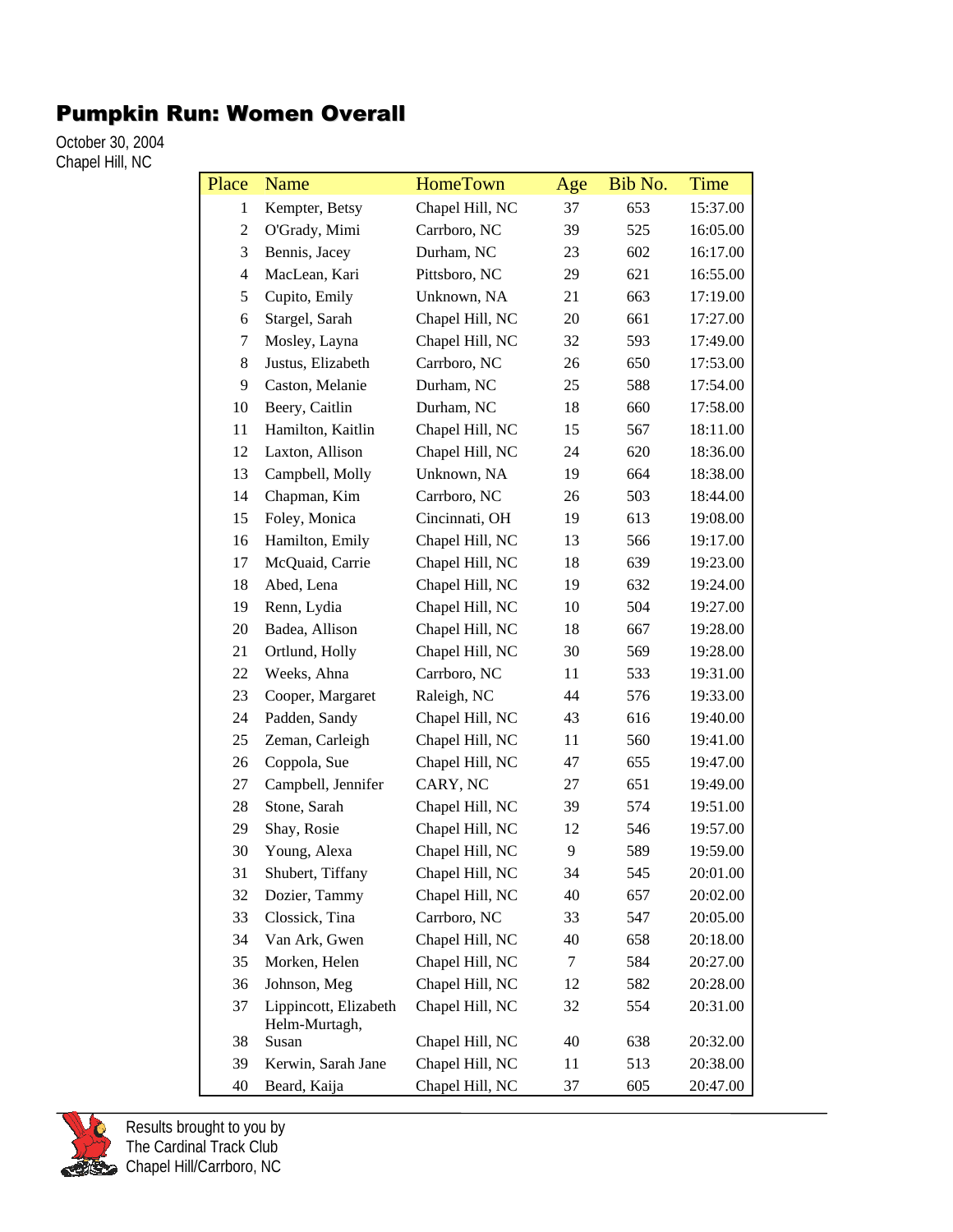| 41 | Mathis, Suemmy       | Durham, NC       | 31 | 553 | 20:50.00 |
|----|----------------------|------------------|----|-----|----------|
| 42 | Malek, Haley         | Chapel Hill, NC  | 9  | 529 | 21:00.00 |
| 43 | Chandler, Marissa    | Cary, NC         | 18 | 659 | 21:03.00 |
| 44 | Van Ryn, Ria         | Carrboro, NC     | 24 | 516 | 21:09.00 |
| 45 | Colburn, Kate        | Carrboro, NC     | 47 | 581 | 21:12.00 |
| 46 | Allden, Tara         | Pittsboro, NC    | 35 | 555 | 21:14.00 |
| 47 | Eldred, Tracy        | Carrboro, NC     | 34 | 561 | 21:17.00 |
| 48 | Raschko, Mary        | Durham, NC       | 25 | 500 | 21:34.00 |
| 49 | Archer, Eva          | Chapel Hill, NC  | 14 | 538 | 21:50.00 |
| 50 | Lassiter, Elizabeth  | Chapel Hill, NC  | 26 | 623 | 21:51.00 |
| 51 | Taylor, Maddie       | Chapel Hill, NC  | 8  | 524 | 21:53.00 |
| 52 | Sousa, Sara          | Durham, NC       | 33 | 648 | 21:54.00 |
| 53 | Russell, Lauren      | Unknown, NA      | 18 | 666 | 21:57.00 |
| 54 | Wyss, Nikki          | Carrboro, NC     | 11 | 619 | 22:01.00 |
| 55 | Kerwin, Rosie        | Chapel Hill, NC  | 7  | 512 | 22:05.00 |
| 56 | Byrne, Debbie        | Chapel Hill, NC  | 35 | 640 | 22:06.00 |
| 57 | Wiegerink, Robin     | Carrboro, NC     | 41 | 508 | 22:10.00 |
| 58 | Heaton, Ruth         | Chapel Hill, NC  | 49 | 625 | 22:10.00 |
| 59 | Junker, Ellen        | Carrboro, NC     | 45 | 520 | 22:11.00 |
| 60 | Anderson, Leigh      | Chapel Hill, NC  | 45 | 607 | 22:12.00 |
| 61 | Clark, Catherine     | Chapel Hill, NC  | 28 | 501 | 22:17.00 |
| 62 | Levy, Carolyn        | Chapel Hill, NC  | 49 | 522 | 22:24.00 |
| 63 | Brown, Emily         | Durham, NC       | 14 | 536 | 22:25.00 |
| 64 | Dempsey, Lucy        | Chapel Hill, NC  | 10 | 534 | 22:26.00 |
| 65 | Lee, Grace           | Unknown, NA      | 20 | 662 | 22:27.00 |
| 66 | Bourdon, Jennifer    | Durham, NC       | 27 | 611 | 22:38.00 |
| 67 | Griffin, Alexandra   | Hillsborough, NC | 42 | 528 | 22:44.00 |
| 68 | Morris, Donna        | DURHAM, NC       | 52 | 523 | 22:49.00 |
| 69 | Hollingsworth, Josie | Chapel Hill, NC  | 12 | 656 | 22:51.00 |
| 70 | Berolzheimer, Leah   | Chapel Hill, NC  | 10 | 543 | 22:58.00 |
| 71 | Peak, Kelly          | Chapel Hill, NC  | 31 | 595 | 23:01.00 |
| 72 | Pontaoe, Eileen      | Chapel Hill, NC  | 35 | 628 | 23:05.00 |
| 73 | von Allmen, Emily    | Chapel Hill, NC  | 46 | 594 | 23:07.00 |
| 74 | Griffin, Alex H.     | Hillsborough, NC | 10 | 531 | 23:14.00 |
| 75 | Cheng, Sue           | Chapel Hill, NC  | 44 | 583 | 23:25.00 |
| 76 | Szakmary, Rachel     | Chapel Hill, NC  | 22 | 571 | 23:41.00 |
| 77 | Hankins, Janet       | Chapel Hill, NC  | 38 | 637 | 23:49.00 |
| 78 | Koester, Beverly     | Chapel Hill, NC  | 55 | 649 | 24:01.00 |
| 79 | Reid, Mary           | Carrboro, NC     | 55 | 624 | 24:04.00 |
| 80 | Lotina, Leslie       | Chapel Hill, NC  | 49 | 521 | 24:08.00 |
| 81 | Susswein, Lisa       | Carrboro, NC     | 30 | 636 | 24:09.00 |
| 82 | Horton, Julie        | Chapel Hill, NC  | 48 | 644 | 24:21.00 |
| 83 | Guiles, Beth         | Carrboro, NC     | 44 | 544 | 24:28.00 |
| 84 | Schwarze, Lori       | Durham, NC       | 41 | 601 | 24:29.00 |
| 85 | Cogswell, Kaela      | Carrboro, NC     | 11 | 548 | 24:44.00 |
| 86 | Cogswell, Patricia   | Carrboro, NC     | 43 | 550 | 24:45.00 |

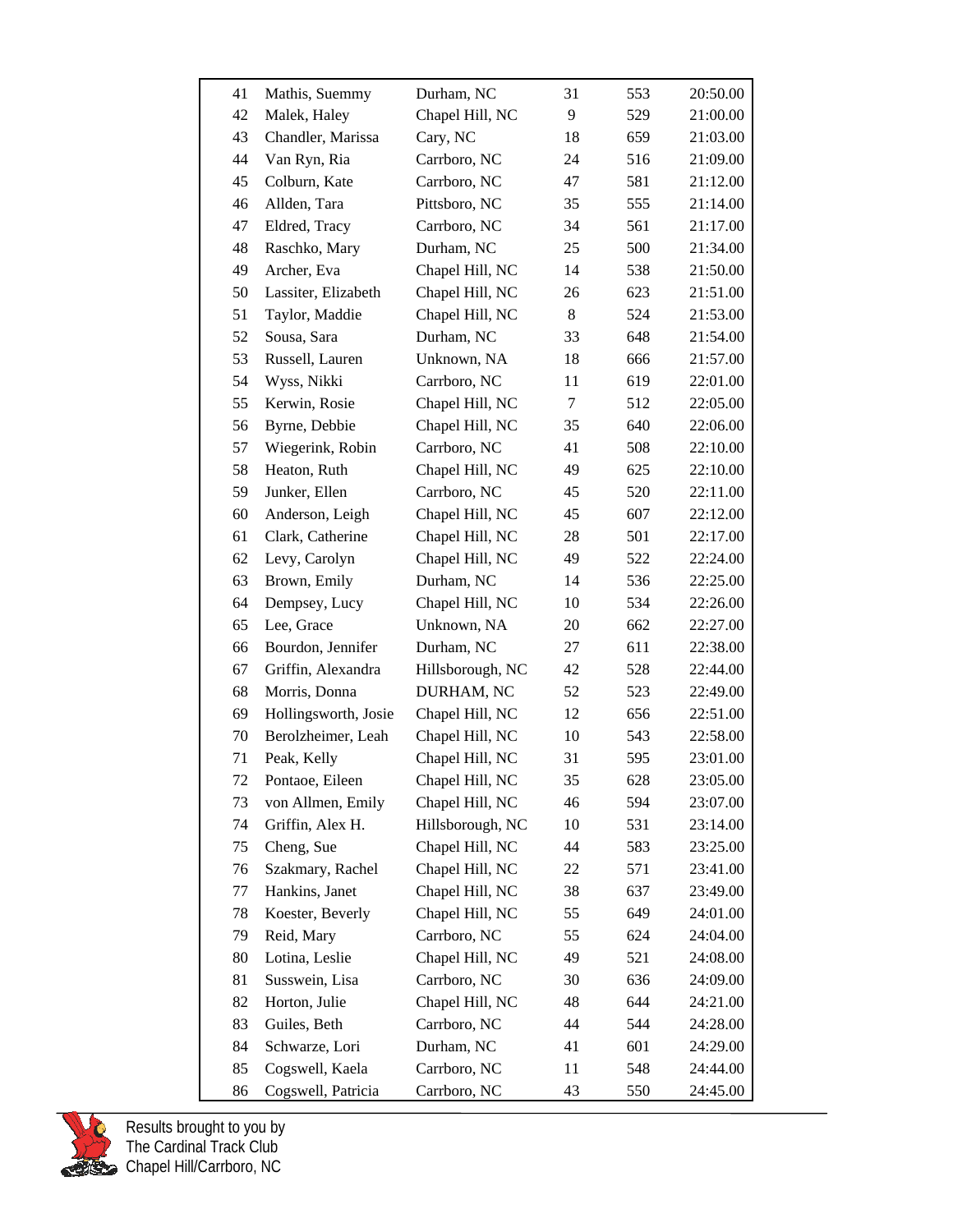| 87  | Bushley, Abigail            | Chapel Hill, NC  | 34 | 530 | 24:50.00 |
|-----|-----------------------------|------------------|----|-----|----------|
| 88  | Young, Kelly                | Chapel Hill, NC  | 41 | 590 | 24:54.00 |
| 89  | Cervati, Kirsten            | Durham, NC       | 36 | 609 | 24:59.00 |
| 90  | Walsh, Carin                | Durham, NC       | 41 | 630 | 24:59.00 |
| 91  | Whynman, Teri               | Durham, NC       | 38 | 635 | 25:16.00 |
| 92  | Wiley, Graylyn              | Chapel Hill, NC  | 30 | 558 | 25:18.00 |
| 93  | Manchester, Sue             | Durham, NC       | 42 | 597 | 25:24.00 |
| 94  | McCrary, Marion             | Chapel Hill, NC  | 31 | 556 | 25:26.00 |
| 95  | Cameron, Sarah              | Durham, NC       | 34 | 596 | 25:26.00 |
| 96  | Hamilton, Carrie            | Chapel Hill, NC  | 10 | 565 | 25:27.00 |
| 97  | Furey, Kaitlyn              | Chapel Hill, NC  | 10 | 509 | 25:40.00 |
| 98  | Sligar, Jessica             | Chapel Hill, NC  | 27 | 606 | 25:41.00 |
| 99  | Donaldson, Shawna           | Chapel Hill, NC  | 44 | 652 | 25:42.00 |
| 100 | Parsons, Valerie            | Carrboro, NC     | 32 | 552 | 25:43.00 |
| 101 | Archer, Janet               | Chapel Hill, NC  | 44 | 542 | 25:55.00 |
| 102 | Horwitz, Elana              | Chapel Hill, NC  | 10 | 511 | 25:56.00 |
| 103 | Horwitz, Debbie             | Chapel Hill, NC  | 40 | 510 | 26:06.00 |
| 104 | Vavrousek, Wendy            | Hillsborough, NC | 37 | 575 | 26:07.00 |
| 105 | Gilbert, Susie              | DURHAM, NC       | 42 | 610 | 26:14.00 |
| 106 | Lewis, Lydia                | Chapel Hill, NC  | 56 | 557 | 26:17.00 |
| 107 | Keaveney, Eileen            | Durham, NC       | 38 | 527 | 26:22.00 |
| 108 | Hamilton, Mary              | Chapel Hill, NC  | 47 | 568 | 26:25.00 |
| 109 | Archer, Helena              | Chapel Hill, NC  | 11 | 540 | 26:39.00 |
| 110 | Tanner, Mary                | Chapel Hill, NC  | 41 | 600 | 26:41.00 |
| 111 | Pye, Sybil                  | Durham, NC       | 29 | 612 | 26:46.00 |
| 112 | Brockel, Heather            | Carrboro, NC     | 29 | 502 | 26:47.00 |
| 113 | Curole, Jennifer            | Unknown, NA      | 20 | 668 | 27:00.00 |
| 114 | Morgan, Maggie              | DURHAM, NC       | 25 | 622 | 27:01.00 |
| 115 | Wallace, Kristi             | Atlanta, GA      | 33 | 631 | 27:04.00 |
| 116 | Weeks, Elle                 | Carrboro, NC     | 9  | 532 | 27:07.00 |
| 117 | Weeks, Cynthia              | Carrboro, NC     | 40 | 526 | 27:08.00 |
| 118 | Hoerger, Susan<br>Williams, | Chapel Hill, NC  | 44 | 654 | 27:09.00 |
| 119 | Christianna                 | Chapel Hill, NC  | 40 | 587 | 27:17.00 |
| 120 | Daros, Ana Luiza            | Durham, NC       | 21 | 515 | 27:29.00 |
| 121 | DeMauro, Lori               | Mebane, NC       | 31 | 647 | 27:46.00 |
| 122 | Noble, Patricia             | Cary, NC         | 33 | 646 | 27:47.00 |
| 123 | Dudley, Thalma              | Apex, NC         | 30 | 608 | 27:50.00 |
| 124 | Risisky, Deb                | Durham, NC       | 33 | 642 | 27:53.00 |
| 125 | Ford, Sutapa                | Chapel Hill, NC  | 33 | 551 | 28:12.00 |
| 126 | Scope, Sue                  | Chapel Hill, NC  | 49 | 559 | 28:12.00 |
| 127 | Kerns, Martha               | Durham, NC       | 43 | 580 | 29:25.00 |
| 128 | Archer, Isabella            | Chapel Hill, NC  | 15 | 539 | 29:39.00 |
| 129 | Albano, Meghan              | CARY, NC         | 29 | 599 | 29:46.00 |
| 130 | Williams, Monette           | Durham, NC       | 28 | 549 | 29:50.00 |
| 131 | Neale, Wendy                | Durham, NC       | 29 | 627 | 29:50.00 |
| 132 | Gibson, Dean                | Durham, NC       | 46 | 570 | 29:52.00 |

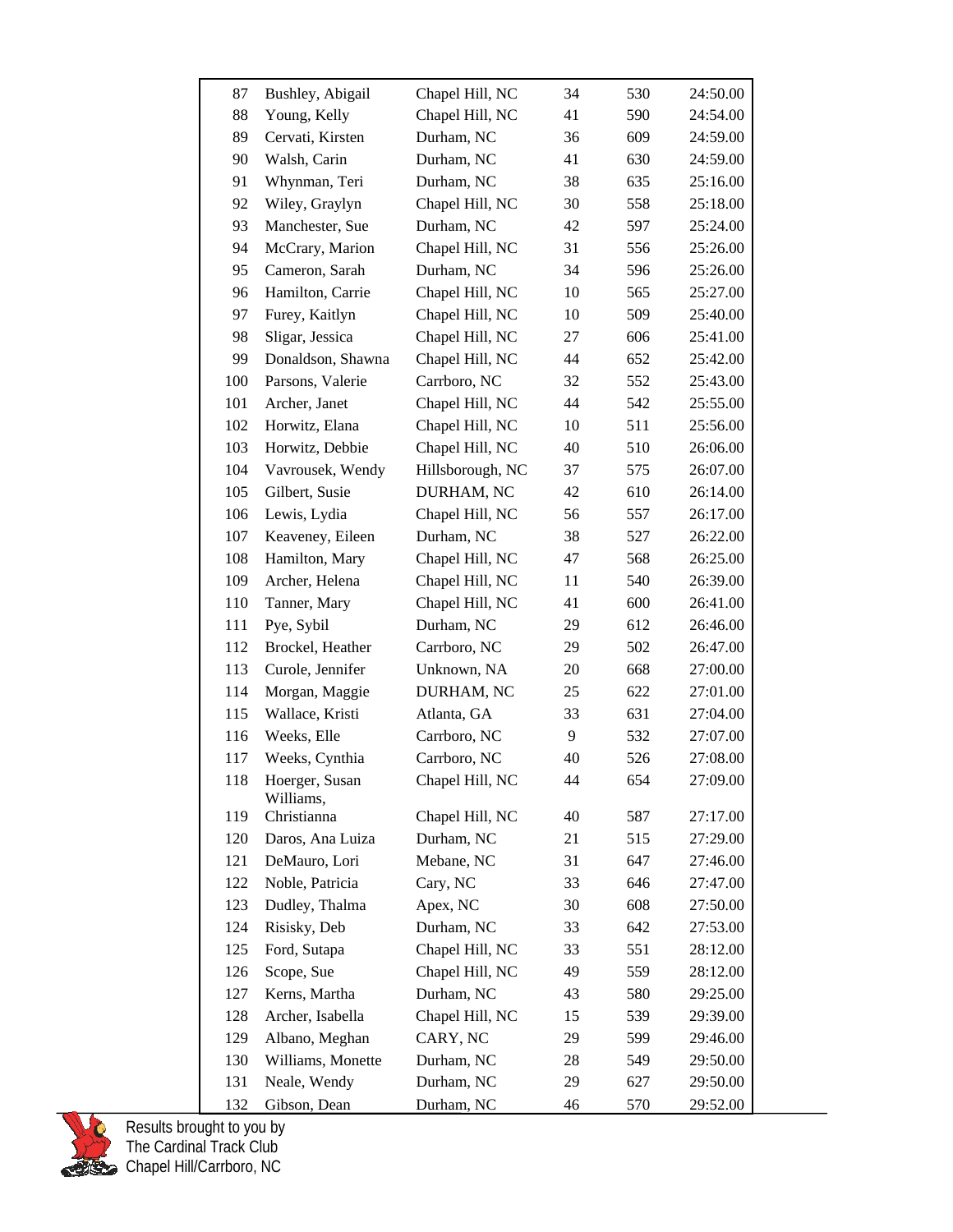| 133 | Bloom, Rachael     | Chapel Hill, NC                 | 17 | 572 | 30:03.00 |
|-----|--------------------|---------------------------------|----|-----|----------|
| 134 | Yeh, Elaine        | Chapel Hill, NC                 | 47 | 573 | 30:04.00 |
| 135 | Newman, Naomi      | Chapel Hill, NC<br>WAKE FOREST, | 39 | 629 | 30:40.00 |
| 136 | Blackburn, Tracy   | NC.                             | 25 | 519 | 30:42.00 |
| 137 | Kerns, Lauren      | Durham, NC                      | 12 | 603 | 32:21.00 |
| 138 | Cowan, Joy         | Chapel Hill, NC                 | 51 | 586 | 33:02.00 |
| 139 | Baran, Rachel      | Durham, NC                      | 9  | 514 | 33:03.00 |
| 140 | Wilson, Julie      | Carrboro, NC                    | 35 | 563 | 34:42.00 |
| 141 | Stevenson, Carolyn | Carrboro, NC                    | 40 | 564 | 34:42.00 |
| 142 | Edens, Jenn        | Raleigh, NC                     | 28 | 633 | 39:15.00 |
| 143 | Kerns, Katherine   | Durham, NC                      | 9  | 604 | 40:56.00 |
| 144 | Shaw, Megan        | Durham, NC                      | 13 | 537 | 41:02.00 |
| 145 | Brown, Mary        | Durham, NC                      | 44 | 535 | 41:04.00 |

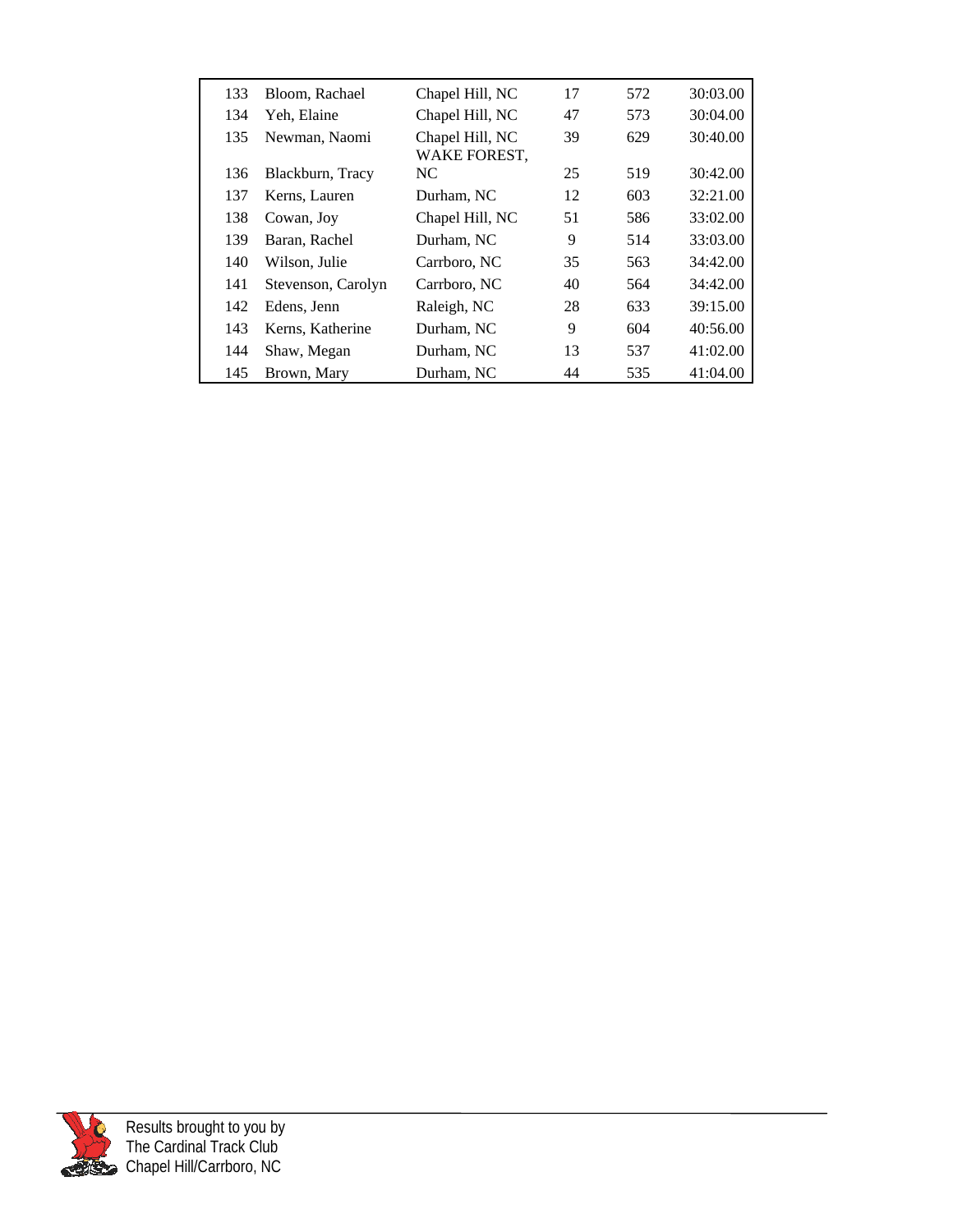## Pumpkin Run: Men Overall

October 30, 2004 Chapel Hill, NC

| Place          | <b>Name</b>        | <b>HomeTown</b>                     | Age | Bib No. | Time     |
|----------------|--------------------|-------------------------------------|-----|---------|----------|
| 1              | Hinton, John       | Chapel Hill, NC                     | 42  | 430     | 12:34.00 |
| $\overline{2}$ | Jeuland, Marc      | Carrboro, NC                        | 25  | 418     | 12:38.00 |
| 3              | Eigenrauch, Adam   | Durham, NC                          | 33  | 419     | 12:40.00 |
| 4              | Page, Jason        | Carrboro, NC                        | 30  | 300     | 13:04.00 |
| 5              | Mabe, Dave         | Chapel Hill, NC                     | 29  | 325     | 13:12.00 |
| 6              | Almekinders, Vanya | Chapel Hill, NC                     | 15  | 432     | 13:33.00 |
| 7              | Parker, Ben        | Durham, NC                          | 22  | 414     | 13:37.00 |
| 8              | bandit 1, bandit   | Unknown, NA                         | 104 | 700     | 13:50.00 |
| 9              | Clabuesch, Jim     | Durham, NC                          | 39  | 303     | 13:53.00 |
| 10             | Greco, Matt        | Unknown, NA                         | 21  | 673     | 14:15.00 |
| 11             | Biles, Bobby       | Chapel Hill, NC                     | 38  | 319     | 14:31.00 |
| 12             | Edwards, Ian       | Carrboro, NC                        | 21  | 420     | 14:34.00 |
| 13             | Interrante, Jeremy | Unknown, NA                         | 18  | 672     | 14:36.00 |
| 14             | Weed, Ronnie       | Chapel Hill, NC                     | 29  | 686     | 14:40.00 |
| 15             | Waters, Charlie    | Unknown, NA                         | 18  | 669     | 14:55.00 |
| 16             | Jochem, Chris      | Unknown, NA                         | 19  | 671     | 15:00.00 |
| 17             | Filippino, TJ      | Chapel Hill, NC                     | 33  | 687     | 15:08.00 |
| 18             | Mendes, Jesse      | Carrboro, NC                        | 14  | 425     | 15:17.00 |
| 19             | Guiles, Austin     | Carrboro, NC                        | 46  | 326     | 15:18.00 |
| 20             | Anderson, Peter    | Carrboro, NC                        | 14  | 353     | 15:20.00 |
| 21             | Hertzberg, Asher   | Carrboro, NC                        | 11  | 347     | 15:31.00 |
| 22             | Villemain, Matt    | Chapel Hill, NC                     | 16  | 306     | 15:43.00 |
| 23             | Young, Iain        | Carrboro, NC                        | 33  | 431     | 15:58.00 |
| 24             | Murtagh, Rory      | Chapel Hill, NC                     | 41  | 388     | 16:00.00 |
| 25             | Sousa, Greg        | Durham, NC                          | 35  | 393     | 16:02.00 |
| 26             | Olinick, Joshua    | Chapel Hill, NC                     | 28  | 380     | 16:08.00 |
| 27             | Brach, Paul        | Chapel Hill, NC                     | 38  | 369     | 16:18.00 |
| 28             | Strange, John      | Durham, NC                          | 30  | 373     | 16:19.00 |
| 29             | Hollingsworth, Joe | Chapel Hill, NC                     | 51  | 409     | 16:48.00 |
| 30             | Penland, Chris     | Chapel Hill, NC                     | 18  | 365     | 16:51.00 |
| 31             | Conary, Scott      | Carrboro, NC                        | 37  | 394     | 16:54.00 |
| 32             | Laxton, William    | Chapel Hill, NC<br>Charlottesville, | 25  | 377     | 16:55.00 |
| 33             | Glennie, Nelson    | <b>VA</b>                           | 15  | 363     | 16:55.00 |
| 34             | Smith, Jay         | Chapel Hill, NC                     | 55  | 389     | 16:56.00 |
| 35             | Samberg, Warren    | Chapel Hill, NC                     | 31  | 366     | 17:03.00 |
| 36             | Smith, Richard     | Chapel Hill, NC                     | 51  | 354     | 17:06.00 |
| 37             | Hoerger, Tom       | Chapel Hill, NC                     | 45  | 402     | 17:07.00 |
| 38             | Rabinowitz, David  | Chapel Hill, NC                     | 25  | 412     | 17:08.00 |
| 39             | Akos, Pat          | Durham, NC<br>Hillsborough,         | 33  | 674     | 17:40.00 |
| 40             | Wilks, Bruce       | NC                                  | 52  | 302     | 17:43.00 |

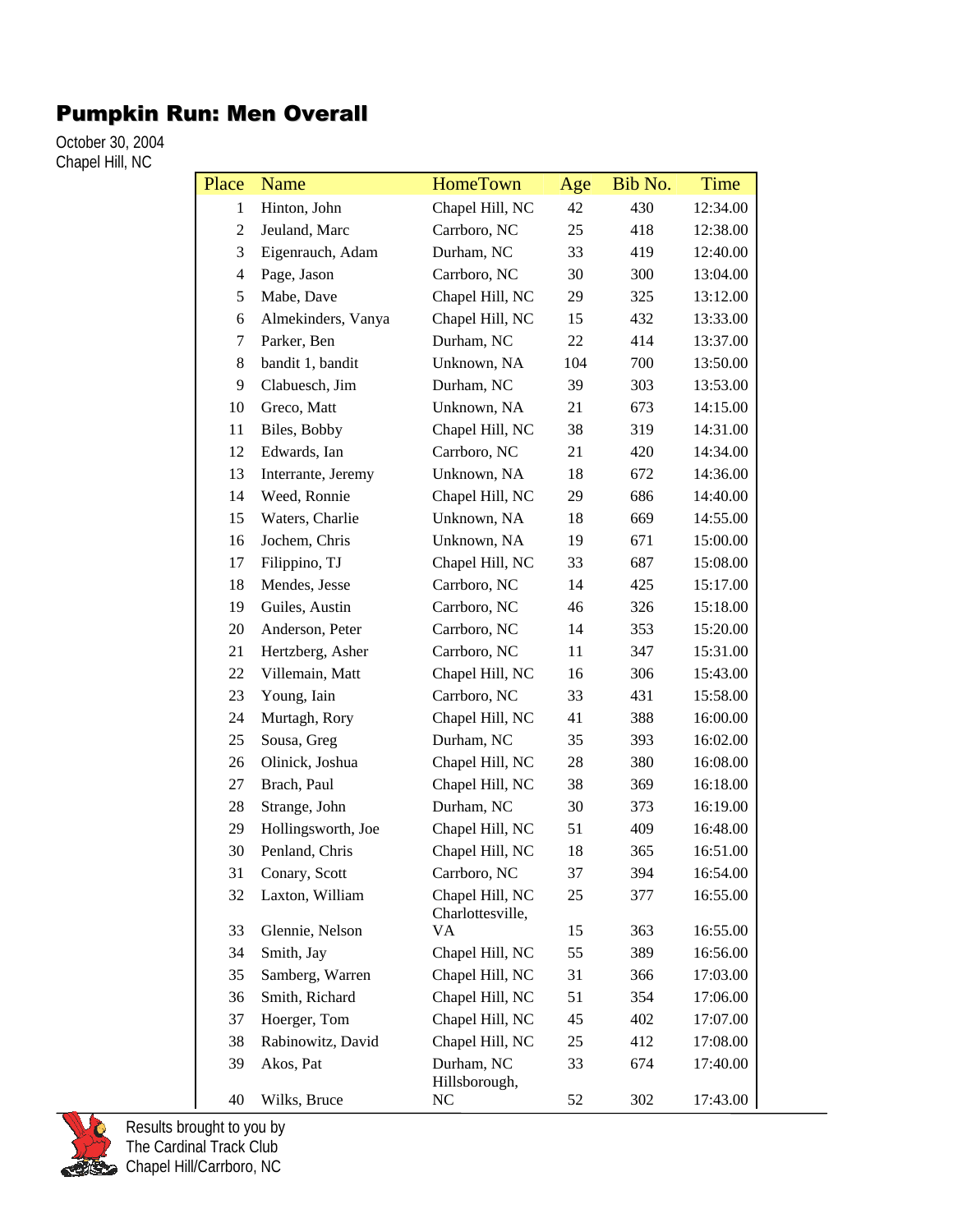| 41 | Mendes, Bryce                      | Carrboro, NC      | 12 | 424 | 17:46.00 |  |
|----|------------------------------------|-------------------|----|-----|----------|--|
| 42 | Hankins, Kean                      | Chapel Hill, NC   | 38 | 387 | 17:54.00 |  |
| 43 | Srithai, Tony                      | Chapel Hill, NC   | 21 | 396 | 17:56.00 |  |
| 44 | Stoff, Liam                        | Carrboro, NC      | 12 | 429 | 18:00.00 |  |
| 45 | DeWalt, Darren                     | Chapel Hill, NC   | 35 | 321 | 18:01.00 |  |
| 46 | Johnson, Christian                 | Chapel Hill, NC   | 12 | 338 | 18:04.00 |  |
| 47 | Young, Randy                       | Chapel Hill, NC   | 44 | 355 | 18:07.00 |  |
| 48 | Loy, Tom                           | <b>GRAHAM, NC</b> | 47 | 379 | 18:08.00 |  |
| 49 | Goldstein, Michael                 | Chapel Hill, NC   | 11 | 407 | 18:09.00 |  |
| 50 | Herring, Andrew                    | Wilmington, NC    | 18 | 371 | 18:12.00 |  |
| 51 | MacKinnon, Matt                    | Chapel Hill, NC   | 32 | 427 | 18:15.00 |  |
| 52 | Roberts, Michael                   | Chapel Hill, NC   | 24 | 301 | 18:15.00 |  |
| 53 | Archer, Norman                     | Chapel Hill, NC   | 9  | 309 | 18:16.00 |  |
| 54 | Hadler, Wayne                      | Carrboro, NC      | 50 | 348 | 18:18.00 |  |
| 55 | Atkinson, David                    | Chapel Hill, NC   | 53 | 312 | 18:24.00 |  |
| 56 | Gallagher, Jack                    | Carrboro, NC      | 16 | 335 | 18:26.00 |  |
| 57 | Nordwall, Bjorn                    | Chapel Hill, NC   | 53 | 378 | 18:28.00 |  |
| 58 | Monar, Kelder                      | Carrboro, NC      | 14 | 324 | 18:31.00 |  |
| 59 | Neiswender, Andrew                 | Chapel Hill, NC   | 9  | 352 | 18:34.00 |  |
| 60 | Zeman, Matt                        | Chapel Hill, NC   | 14 | 320 | 18:52.00 |  |
| 61 | Kinahan, Taylor                    | Chapel Hill, NC   | 15 | 334 | 18:53.00 |  |
| 62 | Rouse, Tony                        | West End, NC      | 40 | 399 | 18:56.00 |  |
| 63 | McCaffery, thomas                  | Fayetteville, NC  | 50 | 351 | 18:57.00 |  |
| 64 | Long, Kenneth                      | Raleigh, NC       | 30 | 357 | 19:01.00 |  |
| 65 | Cooper, Carlton                    | Raleigh, NC       | 48 | 339 | 19:02.00 |  |
| 66 | Palmer, Jim                        | Chapel Hill, NC   | 56 | 395 | 19:03.00 |  |
| 67 | Dempsey, Bert                      | Chapel Hill, NC   | 43 | 310 | 19:05.00 |  |
| 68 | Hoerger, Eric<br>McDonald, Stephen | Chapel Hill, NC   | 14 | 403 | 19:08.00 |  |
| 69 | Seth                               | RALEIGH, NC       | 25 | 428 | 19:14.00 |  |
| 70 | Atack, Christopher                 | Durham, NC        | 30 | 350 | 19:21.00 |  |
| 71 | Brubaker, Nils                     | Chapel Hill, NC   | 52 | 421 | 19:47.00 |  |
| 72 | Villemain, Kyle                    | Chapel Hill, NC   | 11 | 305 | 20:12.00 |  |
| 73 | Larsen, Ken                        | Chapel Hill, NC   | 56 | 349 | 20:13.00 |  |
| 74 | Hoerger, Jacob                     | Chapel Hill, NC   | 12 | 401 | 20:18.00 |  |
| 75 | Maffly-Kipp, Wesley                | Chapel Hill, NC   | 12 | 341 | 20:19.00 |  |
| 76 | Hammond, Philip                    | Chapel Hill, NC   | 37 | 311 | 20:20.00 |  |
| 77 | Dudley, Andrew                     | Apex, NC          | 26 | 368 | 20:45.00 |  |
| 78 | Avent, Bob                         | Chapel Hill, NC   | 46 | 330 | 20:54.00 |  |
| 79 | Vilen, Collin                      | Chapel Hill, NC   | 8  | 417 | 20:59.00 |  |
| 80 | Hernandez, Jaime                   | Chapel Hill, NC   | 47 | 308 | 21:14.00 |  |
| 81 | Bloom, Kerry                       | Chapel Hill, NC   | 50 | 337 | 21:20.00 |  |
| 82 | Wyke, Gregory                      | Chapel Hill, NC   | 32 | 318 | 21:30.00 |  |
| 83 | Avent, Holton                      | Chapel Hill, NC   | 9  | 329 | 21:39.00 |  |
| 84 | Sutton, David                      | Chapel Hill, NC   | 40 | 422 | 21:52.00 |  |
| 85 | Wyss, Paul                         | Carrboro, NC      | 48 | 374 | 21:58.00 |  |
| 86 | Morrell, Justin                    | Chapel Hill, NC   | 10 | 397 | 22:01.00 |  |